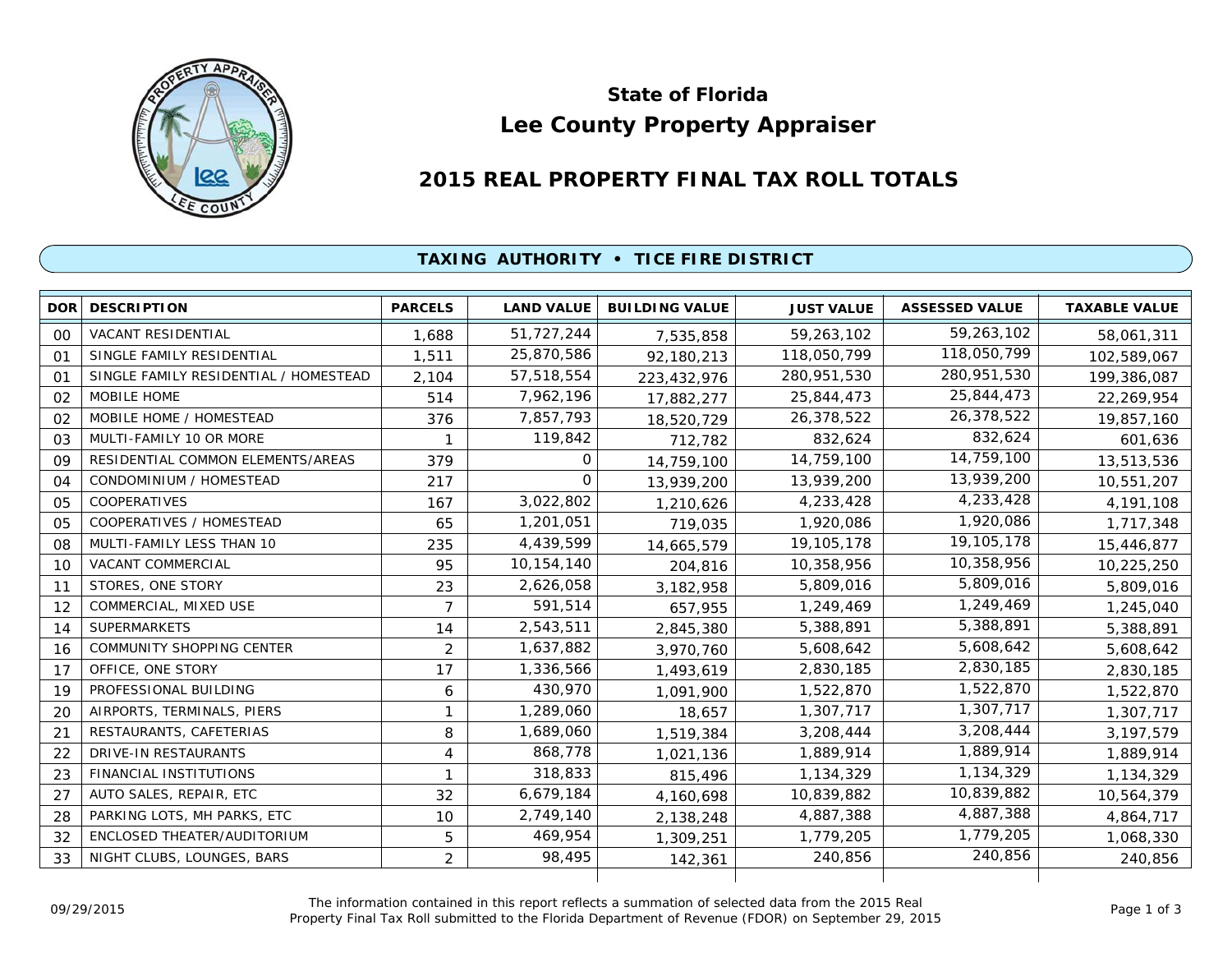#### **TAXING AUTHORITY • TICE FIRE DISTRICT**

| 5,356,688<br>869,555<br><b>HOTELS, MOTELS</b><br>5,356,688<br>39<br>6<br>4,487,133<br>7,207,253<br>6,927,803<br>73<br>7,207,253<br>VACANT INDUSTRIAL<br>40<br>279,450<br>7,377,217<br>1,950,587<br>LIGHT MANUFACTURING<br>7,377,217<br>14<br>41<br>5,426,630<br>654,892<br>455,896<br><b>HEAVY INDUSTRIAL</b><br>654,892<br>42<br>$\mathbf{1}$<br>198,996<br>42,231,379<br>14,099,741<br>WAREHOUSING, DISTRIBUTION TERMINALS<br>42,231,379<br>131<br>48<br>28,131,638<br>396,576<br><b>OPEN STORAGE</b><br>325,126<br>396,576<br>49<br>1<br>71,450<br>313,318<br>37,489<br>544,693<br><b>CROPLAND CLASS I</b><br>3<br>51<br>275,829<br>210,217<br>94,159<br><b>CROPLAND CLASS III</b><br>3<br>346,935<br>53<br>116,058<br>289,304<br>38,715<br>995,428<br>TIMBERLAND INDEX 90+<br>10<br>54<br>250,589<br>8,817,557<br>1,561,229<br>16,885,806<br><b>GRAZING LAND CLASS I</b><br>89<br>60<br>7,256,328<br>11,462,498<br>2,135,179<br>28,327,399<br><b>GRAZING LAND CLASS II</b><br>143<br>61<br>9,327,319<br>384,132<br>53,724<br><b>GRAZING LAND CLASS III</b><br>4,391,904<br>9<br>62<br>330,408<br>99,862<br>22,952<br><b>GRAZING LAND CLASS IV</b><br>601,323<br>63<br>6<br>76,910<br>567,935<br>89,788<br><b>GRAZING LAND CLASS V</b><br>2,180,420<br>15<br>64<br>478,147<br>454<br>454<br><b>GRAZING LAND CLASS VI</b><br>78,525<br>$\mathbf{1}$<br>65<br>$\mathbf 0$<br>1,372,422<br>456,317<br>ORCHARD GROVES, CITRUS, ETC<br>12<br>2,245,043<br>66<br>916,105<br>1,225,612<br>196,258<br>POULTRY, BEES, TROPICAL FISH, RABBITS<br>1,698,541<br>67<br>$12 \overline{ }$<br>1,029,354<br>5,793,937<br>897,769<br>8,088,848<br>DAIRIES, FEED LOTS<br>45<br>68<br>4,896,168<br>2,090,422<br>451,141<br>4,202,333<br>ORNAMENTALS, MISCELLANEOUS AG<br>21<br>69<br>1,639,281<br>835,829<br>835,829<br>835,829<br>VACANT INSTITUTIONAL<br>70<br>10<br>$\mathsf{O}$<br>7,050,821<br>1,382,252<br>CHURCHES, TEMPLES<br>7,050,821<br>71<br>17<br>5,668,569<br>348,363<br>41,892<br>PRIVATE SCHOOLS & COLLEGES<br>348,363<br>72<br>3<br>306,471<br>2,526,035<br>939,280<br>ORPHANAGES, NON-PROFIT SERVICE<br>2,526,035<br>75<br>4<br>1,586,755<br>296,277<br>71,220<br>296,277<br>77<br>CLUBS, LODGES, UNION HALLS<br>1<br>225,057<br>11,257,054<br>11,239,552<br>VACANT GOVERNMENTAL<br>11,257,054<br>110<br>80<br>17,502<br>8,170<br>8,170<br>$\overline{c}$<br>8,170<br>FOREST, PARKS, RECREATIONAL<br>82<br>0<br>113,593,404<br>5,819,745<br>PUBLIC COUNTY SCHOOLS<br>$\overline{7}$<br>113,593,404<br>83<br>107,773,659<br>23,570,789<br>5,463,596<br><b>COUNTIES - OTHER</b><br>23,570,789<br>13<br>86<br>18, 107, 193<br>20,593,675<br>2,687,433<br>STATE - OTHER<br>5<br>20,593,675<br>87<br>17,906,242 | <b>DOR</b> | <b>DESCRIPTION</b> | <b>PARCELS</b> | <b>LAND VALUE</b> | <b>BUILDING VALUE</b> | <b>JUST VALUE</b> | <b>ASSESSED VALUE</b> | <b>TAXABLE VALUE</b> |
|--------------------------------------------------------------------------------------------------------------------------------------------------------------------------------------------------------------------------------------------------------------------------------------------------------------------------------------------------------------------------------------------------------------------------------------------------------------------------------------------------------------------------------------------------------------------------------------------------------------------------------------------------------------------------------------------------------------------------------------------------------------------------------------------------------------------------------------------------------------------------------------------------------------------------------------------------------------------------------------------------------------------------------------------------------------------------------------------------------------------------------------------------------------------------------------------------------------------------------------------------------------------------------------------------------------------------------------------------------------------------------------------------------------------------------------------------------------------------------------------------------------------------------------------------------------------------------------------------------------------------------------------------------------------------------------------------------------------------------------------------------------------------------------------------------------------------------------------------------------------------------------------------------------------------------------------------------------------------------------------------------------------------------------------------------------------------------------------------------------------------------------------------------------------------------------------------------------------------------------------------------------------------------------------------------------------------------------------------------------------------------------------------------------------------------------------------------------------------------------------------------------------------------------------------------------------------------------------------------------------------------------------------------------------------------------------------------------|------------|--------------------|----------------|-------------------|-----------------------|-------------------|-----------------------|----------------------|
|                                                                                                                                                                                                                                                                                                                                                                                                                                                                                                                                                                                                                                                                                                                                                                                                                                                                                                                                                                                                                                                                                                                                                                                                                                                                                                                                                                                                                                                                                                                                                                                                                                                                                                                                                                                                                                                                                                                                                                                                                                                                                                                                                                                                                                                                                                                                                                                                                                                                                                                                                                                                                                                                                                              |            |                    |                |                   |                       |                   |                       | 3,732,876            |
|                                                                                                                                                                                                                                                                                                                                                                                                                                                                                                                                                                                                                                                                                                                                                                                                                                                                                                                                                                                                                                                                                                                                                                                                                                                                                                                                                                                                                                                                                                                                                                                                                                                                                                                                                                                                                                                                                                                                                                                                                                                                                                                                                                                                                                                                                                                                                                                                                                                                                                                                                                                                                                                                                                              |            |                    |                |                   |                       |                   |                       | 7,157,408            |
|                                                                                                                                                                                                                                                                                                                                                                                                                                                                                                                                                                                                                                                                                                                                                                                                                                                                                                                                                                                                                                                                                                                                                                                                                                                                                                                                                                                                                                                                                                                                                                                                                                                                                                                                                                                                                                                                                                                                                                                                                                                                                                                                                                                                                                                                                                                                                                                                                                                                                                                                                                                                                                                                                                              |            |                    |                |                   |                       |                   |                       | 7,087,405            |
|                                                                                                                                                                                                                                                                                                                                                                                                                                                                                                                                                                                                                                                                                                                                                                                                                                                                                                                                                                                                                                                                                                                                                                                                                                                                                                                                                                                                                                                                                                                                                                                                                                                                                                                                                                                                                                                                                                                                                                                                                                                                                                                                                                                                                                                                                                                                                                                                                                                                                                                                                                                                                                                                                                              |            |                    |                |                   |                       |                   |                       | 654,892              |
|                                                                                                                                                                                                                                                                                                                                                                                                                                                                                                                                                                                                                                                                                                                                                                                                                                                                                                                                                                                                                                                                                                                                                                                                                                                                                                                                                                                                                                                                                                                                                                                                                                                                                                                                                                                                                                                                                                                                                                                                                                                                                                                                                                                                                                                                                                                                                                                                                                                                                                                                                                                                                                                                                                              |            |                    |                |                   |                       |                   |                       | 36,056,311           |
|                                                                                                                                                                                                                                                                                                                                                                                                                                                                                                                                                                                                                                                                                                                                                                                                                                                                                                                                                                                                                                                                                                                                                                                                                                                                                                                                                                                                                                                                                                                                                                                                                                                                                                                                                                                                                                                                                                                                                                                                                                                                                                                                                                                                                                                                                                                                                                                                                                                                                                                                                                                                                                                                                                              |            |                    |                |                   |                       |                   |                       | 396,576              |
|                                                                                                                                                                                                                                                                                                                                                                                                                                                                                                                                                                                                                                                                                                                                                                                                                                                                                                                                                                                                                                                                                                                                                                                                                                                                                                                                                                                                                                                                                                                                                                                                                                                                                                                                                                                                                                                                                                                                                                                                                                                                                                                                                                                                                                                                                                                                                                                                                                                                                                                                                                                                                                                                                                              |            |                    |                |                   |                       |                   |                       | 263,587              |
|                                                                                                                                                                                                                                                                                                                                                                                                                                                                                                                                                                                                                                                                                                                                                                                                                                                                                                                                                                                                                                                                                                                                                                                                                                                                                                                                                                                                                                                                                                                                                                                                                                                                                                                                                                                                                                                                                                                                                                                                                                                                                                                                                                                                                                                                                                                                                                                                                                                                                                                                                                                                                                                                                                              |            |                    |                |                   |                       |                   |                       | 117,402              |
|                                                                                                                                                                                                                                                                                                                                                                                                                                                                                                                                                                                                                                                                                                                                                                                                                                                                                                                                                                                                                                                                                                                                                                                                                                                                                                                                                                                                                                                                                                                                                                                                                                                                                                                                                                                                                                                                                                                                                                                                                                                                                                                                                                                                                                                                                                                                                                                                                                                                                                                                                                                                                                                                                                              |            |                    |                |                   |                       |                   |                       | 199,691              |
|                                                                                                                                                                                                                                                                                                                                                                                                                                                                                                                                                                                                                                                                                                                                                                                                                                                                                                                                                                                                                                                                                                                                                                                                                                                                                                                                                                                                                                                                                                                                                                                                                                                                                                                                                                                                                                                                                                                                                                                                                                                                                                                                                                                                                                                                                                                                                                                                                                                                                                                                                                                                                                                                                                              |            |                    |                |                   |                       |                   |                       | 7,075,544            |
|                                                                                                                                                                                                                                                                                                                                                                                                                                                                                                                                                                                                                                                                                                                                                                                                                                                                                                                                                                                                                                                                                                                                                                                                                                                                                                                                                                                                                                                                                                                                                                                                                                                                                                                                                                                                                                                                                                                                                                                                                                                                                                                                                                                                                                                                                                                                                                                                                                                                                                                                                                                                                                                                                                              |            |                    |                |                   |                       |                   |                       | 8,635,476            |
|                                                                                                                                                                                                                                                                                                                                                                                                                                                                                                                                                                                                                                                                                                                                                                                                                                                                                                                                                                                                                                                                                                                                                                                                                                                                                                                                                                                                                                                                                                                                                                                                                                                                                                                                                                                                                                                                                                                                                                                                                                                                                                                                                                                                                                                                                                                                                                                                                                                                                                                                                                                                                                                                                                              |            |                    |                |                   |                       |                   |                       | 247,104              |
|                                                                                                                                                                                                                                                                                                                                                                                                                                                                                                                                                                                                                                                                                                                                                                                                                                                                                                                                                                                                                                                                                                                                                                                                                                                                                                                                                                                                                                                                                                                                                                                                                                                                                                                                                                                                                                                                                                                                                                                                                                                                                                                                                                                                                                                                                                                                                                                                                                                                                                                                                                                                                                                                                                              |            |                    |                |                   |                       |                   |                       | 69,181               |
|                                                                                                                                                                                                                                                                                                                                                                                                                                                                                                                                                                                                                                                                                                                                                                                                                                                                                                                                                                                                                                                                                                                                                                                                                                                                                                                                                                                                                                                                                                                                                                                                                                                                                                                                                                                                                                                                                                                                                                                                                                                                                                                                                                                                                                                                                                                                                                                                                                                                                                                                                                                                                                                                                                              |            |                    |                |                   |                       |                   |                       | 458,576              |
|                                                                                                                                                                                                                                                                                                                                                                                                                                                                                                                                                                                                                                                                                                                                                                                                                                                                                                                                                                                                                                                                                                                                                                                                                                                                                                                                                                                                                                                                                                                                                                                                                                                                                                                                                                                                                                                                                                                                                                                                                                                                                                                                                                                                                                                                                                                                                                                                                                                                                                                                                                                                                                                                                                              |            |                    |                |                   |                       |                   |                       | 454                  |
|                                                                                                                                                                                                                                                                                                                                                                                                                                                                                                                                                                                                                                                                                                                                                                                                                                                                                                                                                                                                                                                                                                                                                                                                                                                                                                                                                                                                                                                                                                                                                                                                                                                                                                                                                                                                                                                                                                                                                                                                                                                                                                                                                                                                                                                                                                                                                                                                                                                                                                                                                                                                                                                                                                              |            |                    |                |                   |                       |                   |                       | 1,120,130            |
|                                                                                                                                                                                                                                                                                                                                                                                                                                                                                                                                                                                                                                                                                                                                                                                                                                                                                                                                                                                                                                                                                                                                                                                                                                                                                                                                                                                                                                                                                                                                                                                                                                                                                                                                                                                                                                                                                                                                                                                                                                                                                                                                                                                                                                                                                                                                                                                                                                                                                                                                                                                                                                                                                                              |            |                    |                |                   |                       |                   |                       | 1,030,227            |
|                                                                                                                                                                                                                                                                                                                                                                                                                                                                                                                                                                                                                                                                                                                                                                                                                                                                                                                                                                                                                                                                                                                                                                                                                                                                                                                                                                                                                                                                                                                                                                                                                                                                                                                                                                                                                                                                                                                                                                                                                                                                                                                                                                                                                                                                                                                                                                                                                                                                                                                                                                                                                                                                                                              |            |                    |                |                   |                       |                   |                       | 4,513,146            |
|                                                                                                                                                                                                                                                                                                                                                                                                                                                                                                                                                                                                                                                                                                                                                                                                                                                                                                                                                                                                                                                                                                                                                                                                                                                                                                                                                                                                                                                                                                                                                                                                                                                                                                                                                                                                                                                                                                                                                                                                                                                                                                                                                                                                                                                                                                                                                                                                                                                                                                                                                                                                                                                                                                              |            |                    |                |                   |                       |                   |                       | 1,544,510            |
|                                                                                                                                                                                                                                                                                                                                                                                                                                                                                                                                                                                                                                                                                                                                                                                                                                                                                                                                                                                                                                                                                                                                                                                                                                                                                                                                                                                                                                                                                                                                                                                                                                                                                                                                                                                                                                                                                                                                                                                                                                                                                                                                                                                                                                                                                                                                                                                                                                                                                                                                                                                                                                                                                                              |            |                    |                |                   |                       |                   |                       | 0                    |
|                                                                                                                                                                                                                                                                                                                                                                                                                                                                                                                                                                                                                                                                                                                                                                                                                                                                                                                                                                                                                                                                                                                                                                                                                                                                                                                                                                                                                                                                                                                                                                                                                                                                                                                                                                                                                                                                                                                                                                                                                                                                                                                                                                                                                                                                                                                                                                                                                                                                                                                                                                                                                                                                                                              |            |                    |                |                   |                       |                   |                       | $\Omega$             |
|                                                                                                                                                                                                                                                                                                                                                                                                                                                                                                                                                                                                                                                                                                                                                                                                                                                                                                                                                                                                                                                                                                                                                                                                                                                                                                                                                                                                                                                                                                                                                                                                                                                                                                                                                                                                                                                                                                                                                                                                                                                                                                                                                                                                                                                                                                                                                                                                                                                                                                                                                                                                                                                                                                              |            |                    |                |                   |                       |                   |                       | $\Omega$             |
|                                                                                                                                                                                                                                                                                                                                                                                                                                                                                                                                                                                                                                                                                                                                                                                                                                                                                                                                                                                                                                                                                                                                                                                                                                                                                                                                                                                                                                                                                                                                                                                                                                                                                                                                                                                                                                                                                                                                                                                                                                                                                                                                                                                                                                                                                                                                                                                                                                                                                                                                                                                                                                                                                                              |            |                    |                |                   |                       |                   |                       | 39,280               |
|                                                                                                                                                                                                                                                                                                                                                                                                                                                                                                                                                                                                                                                                                                                                                                                                                                                                                                                                                                                                                                                                                                                                                                                                                                                                                                                                                                                                                                                                                                                                                                                                                                                                                                                                                                                                                                                                                                                                                                                                                                                                                                                                                                                                                                                                                                                                                                                                                                                                                                                                                                                                                                                                                                              |            |                    |                |                   |                       |                   |                       | $\circ$              |
|                                                                                                                                                                                                                                                                                                                                                                                                                                                                                                                                                                                                                                                                                                                                                                                                                                                                                                                                                                                                                                                                                                                                                                                                                                                                                                                                                                                                                                                                                                                                                                                                                                                                                                                                                                                                                                                                                                                                                                                                                                                                                                                                                                                                                                                                                                                                                                                                                                                                                                                                                                                                                                                                                                              |            |                    |                |                   |                       |                   |                       | 0                    |
|                                                                                                                                                                                                                                                                                                                                                                                                                                                                                                                                                                                                                                                                                                                                                                                                                                                                                                                                                                                                                                                                                                                                                                                                                                                                                                                                                                                                                                                                                                                                                                                                                                                                                                                                                                                                                                                                                                                                                                                                                                                                                                                                                                                                                                                                                                                                                                                                                                                                                                                                                                                                                                                                                                              |            |                    |                |                   |                       |                   |                       | 0                    |
|                                                                                                                                                                                                                                                                                                                                                                                                                                                                                                                                                                                                                                                                                                                                                                                                                                                                                                                                                                                                                                                                                                                                                                                                                                                                                                                                                                                                                                                                                                                                                                                                                                                                                                                                                                                                                                                                                                                                                                                                                                                                                                                                                                                                                                                                                                                                                                                                                                                                                                                                                                                                                                                                                                              |            |                    |                |                   |                       |                   |                       | $\mathbf 0$          |
|                                                                                                                                                                                                                                                                                                                                                                                                                                                                                                                                                                                                                                                                                                                                                                                                                                                                                                                                                                                                                                                                                                                                                                                                                                                                                                                                                                                                                                                                                                                                                                                                                                                                                                                                                                                                                                                                                                                                                                                                                                                                                                                                                                                                                                                                                                                                                                                                                                                                                                                                                                                                                                                                                                              |            |                    |                |                   |                       |                   |                       | $\mathsf{O}$         |
|                                                                                                                                                                                                                                                                                                                                                                                                                                                                                                                                                                                                                                                                                                                                                                                                                                                                                                                                                                                                                                                                                                                                                                                                                                                                                                                                                                                                                                                                                                                                                                                                                                                                                                                                                                                                                                                                                                                                                                                                                                                                                                                                                                                                                                                                                                                                                                                                                                                                                                                                                                                                                                                                                                              |            |                    |                |                   |                       |                   |                       | $\mathbf 0$          |
|                                                                                                                                                                                                                                                                                                                                                                                                                                                                                                                                                                                                                                                                                                                                                                                                                                                                                                                                                                                                                                                                                                                                                                                                                                                                                                                                                                                                                                                                                                                                                                                                                                                                                                                                                                                                                                                                                                                                                                                                                                                                                                                                                                                                                                                                                                                                                                                                                                                                                                                                                                                                                                                                                                              | 88         | FEDERAL - OTHER    | 1              | 1,104,952         | 1,060,787             | 2,165,739         | 2,165,739             | 0                    |
| 20,401,642<br>10,076,410<br>MUNICIPAL - OTHER<br>20,401,642<br>89<br>6<br>10,325,232                                                                                                                                                                                                                                                                                                                                                                                                                                                                                                                                                                                                                                                                                                                                                                                                                                                                                                                                                                                                                                                                                                                                                                                                                                                                                                                                                                                                                                                                                                                                                                                                                                                                                                                                                                                                                                                                                                                                                                                                                                                                                                                                                                                                                                                                                                                                                                                                                                                                                                                                                                                                                         |            |                    |                |                   |                       |                   |                       | $\Omega$             |
| 500,026<br>204,978<br>500,026<br>UTILITY<br>91<br>4<br>295,048                                                                                                                                                                                                                                                                                                                                                                                                                                                                                                                                                                                                                                                                                                                                                                                                                                                                                                                                                                                                                                                                                                                                                                                                                                                                                                                                                                                                                                                                                                                                                                                                                                                                                                                                                                                                                                                                                                                                                                                                                                                                                                                                                                                                                                                                                                                                                                                                                                                                                                                                                                                                                                               |            |                    |                |                   |                       |                   |                       | 480,284              |
| 100<br>100<br>100<br><b>SUBSURFACE RIGHTS</b><br>93<br>1<br>O                                                                                                                                                                                                                                                                                                                                                                                                                                                                                                                                                                                                                                                                                                                                                                                                                                                                                                                                                                                                                                                                                                                                                                                                                                                                                                                                                                                                                                                                                                                                                                                                                                                                                                                                                                                                                                                                                                                                                                                                                                                                                                                                                                                                                                                                                                                                                                                                                                                                                                                                                                                                                                                |            |                    |                |                   |                       |                   |                       | 100                  |
| 45,360<br>45,360<br>45,360<br>RIGHT-OF-WAY<br>94<br>27<br>0                                                                                                                                                                                                                                                                                                                                                                                                                                                                                                                                                                                                                                                                                                                                                                                                                                                                                                                                                                                                                                                                                                                                                                                                                                                                                                                                                                                                                                                                                                                                                                                                                                                                                                                                                                                                                                                                                                                                                                                                                                                                                                                                                                                                                                                                                                                                                                                                                                                                                                                                                                                                                                                  |            |                    |                |                   |                       |                   |                       | 36,258               |
| 37,070<br>37,070<br>RIVERS, LAKES, SUBMERGED LAND<br>37,070<br>95<br>11<br>0                                                                                                                                                                                                                                                                                                                                                                                                                                                                                                                                                                                                                                                                                                                                                                                                                                                                                                                                                                                                                                                                                                                                                                                                                                                                                                                                                                                                                                                                                                                                                                                                                                                                                                                                                                                                                                                                                                                                                                                                                                                                                                                                                                                                                                                                                                                                                                                                                                                                                                                                                                                                                                 |            |                    |                |                   |                       |                   |                       | 37,070               |